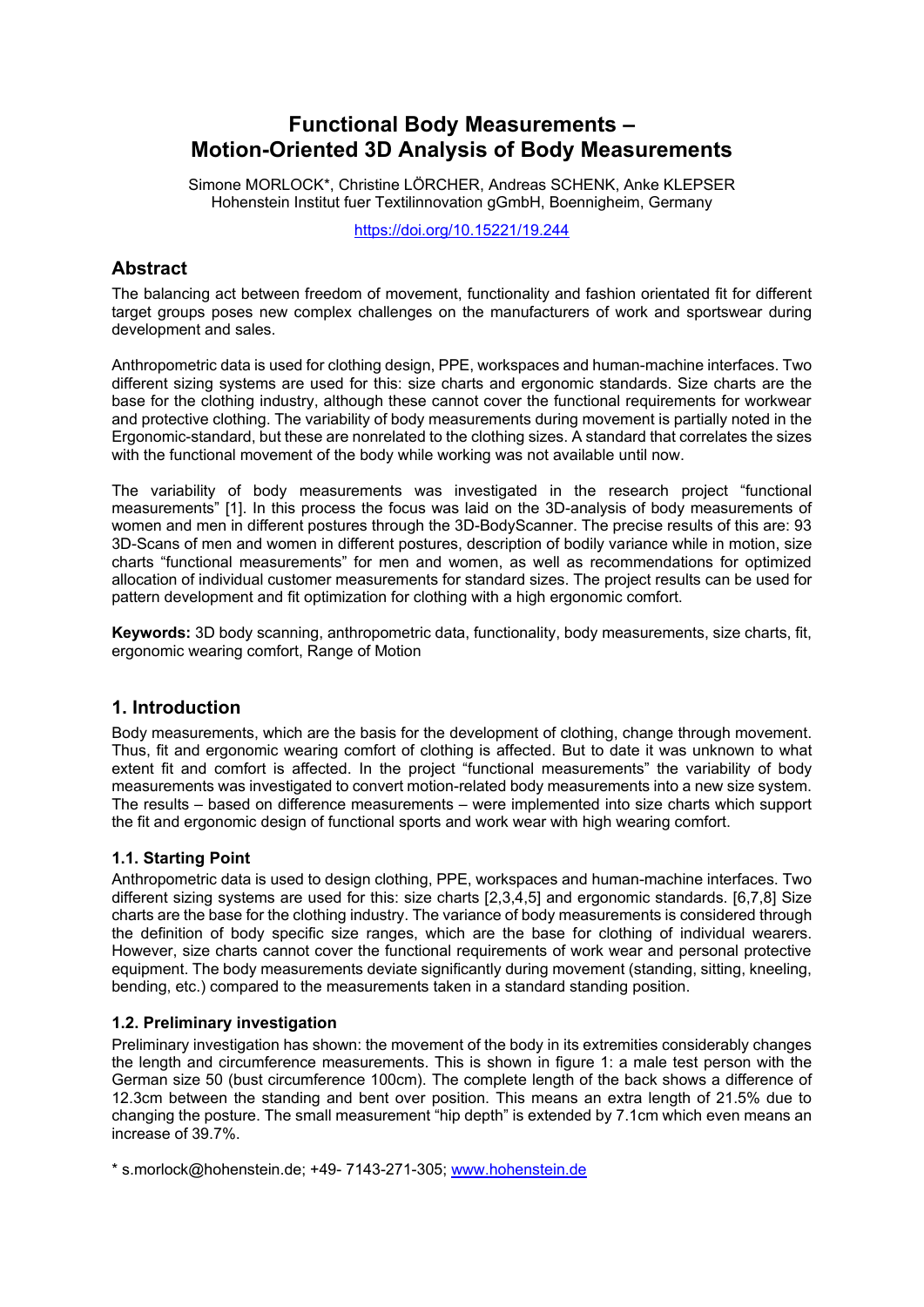

*Fig. 1. Change of body measurements in different body positions*

Multiple questions have arisen from the preliminary investigation: Which measurements are needed to design optimal ergonomic comfort clothing? Are there dimensional differences between small and large sizes as well as other figure types, e.g. belly types? Do gender differences exist and what impact do they have?

To meet the complex requirements of functional work and protective wear new concepts are necessary. The intended solution of this project is based on the development of an ergonomic and motion-oriented size system for body measurements. The motion related changes of body measurements were fundamentally investigated and correlated with the traditional size charts.

# **2. Methods**

The first step for the investigation of functional measurements was capturing men and women in different sizes with the 3D-BodyScanner. For this a concept for the investigation range and process was developed and also a scanning process to reproduce recordings of different postures. The description of these steps will be explained in the next paragraphs.

## **2.1. Definition of body postures in the 3D-scanner**

First of all work-typical postures and movements were analyzed to establish a concept for the investigation range and process. All together 10 scans / postures (see figure 2) were defined. The derivation of the functional measurements is based on the difference that results when comparing different body postures with the standard standing position, which are measured according to the clothing standard [2] [9,10]. The standard standing position is also called "relaxed" since the implementation of the SizeGERMANY size survey. In the standard DIN EN ISO 20685 this is considered the standard body position B. [10]



*Fig. 2. Defined scan positions for the analysis of the range of movement (ROM)*

Same as during the SizeGERMANY size survey the already tested postures "standard", "reach" und "seated 1" were recorded. Additionally, six more postures were defined. These are "reach 2", "right arm extended", "lunge", "bend", "squat" and "seated 2".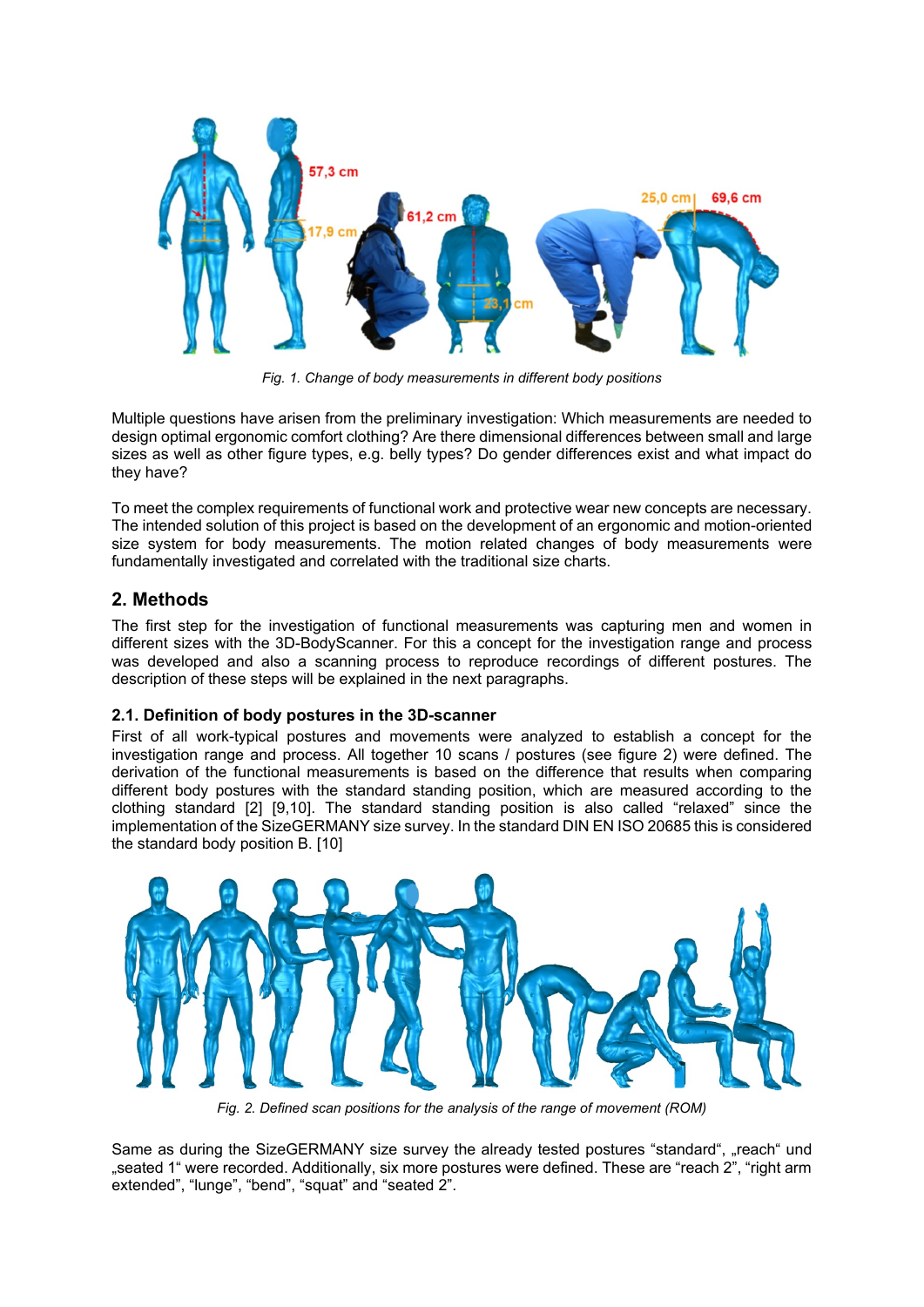### *2.1.1. Framework for the definition of body postures*

The challenge was to define body postures that were measurable in the 3D-BodyScanner "Vitus Smart XXL" [11] at Hohenstein, as well as postures the test people were able to implement in an appropriate timeframe. The limitations of the framework for the definition of scan postures are explained below.

#### *Reasonability for the test people*

Due to the limitation of the research funds for this public funded study, the participating test people were not payed. Therefore, the time investment was restricted to half an hour.

#### *Feasibility for the test people*

Full body scans can be taken in a few seconds. However, it is academically proven that people's posture shows a huge variety. [12] [13] [14] The posture needed for the scan process is shown by the staff, either verbally or through visual pictures. To implement this the test person must have the ability of proprioception, which is the perception of body movement and body posture in a specific area. This is not the same for every person. The replicability of body postures demonstrates a significantly big challenge. Even for the execution of simple postures flexibility and holding force are necessary (see figure 3). Therefore, simple scan postures had to be defined, to ensure that most test people could easily execute them.

#### *Comparability of measurements*

Only if it is ensured that the postures of the test people are reproduced correctly, then the body measurements can safely be taken in the different postures. Therefor the postures had to be defined fairly simple. Typical execution differences that were relevant for the measurement results particularly happened in the "bend" and "squat" postures (also see figure 3).

#### *Technical boundaries of the BodyScanner*

The 3D recording of the postures was carried out with the 3D-BodyScanner Vitus Smart XXL. [11] The scanner works with the measuring principle of optical triangulation. The downside is the limited scanning area of the scanner, which leads to not being able to scan all postures. For example, the standing position with arms extended upwards cannot be realized for tall people, because they exceed the scanning area while standing. For this reason, the posture with extended arms was scanned while seated. Furthermore, the rigid setting of the scanner hinders the recording of horizontal areas such as armpits and the crotch area, which is shown as shadows on the scans. With postures such as "bend" or "squat" even more parts of the body are hidden. This also results in not recorded areas and shadows on the scan. So far, there is no scanning system that can record all body parts without shadowing. One alternative are hand-operated 3DScanners. In comparison to the 3D-BodyScanner they can also scan areas that are covered by other parts of the body. However, the test person would need to hold each posture a lot longer. Due to the bodily construction this is not possible for many test people. Based on the long recording time hand-operated scanners can only be used to complete the database. For larger test groups this is not an option.

#### *Recording of measurement extrema*

The goal was to figure out the measurement extrema, so the minimum and maximum parameters of length and circumferential dimensions while in motion which a garment needs to cover and compensate for. For example, the length of the leg is shortest in the standard position, but longest while squatting. All other movements in between, for example climbing a ladder are covered by the maximal parameter from the squatting position. The largest possible coverage was achieved after testing and considering all of the above-mentioned framework of the 10 scanning postures.

## *2.1.2. Replicability of defined body positions*

The greatest challenge scanning different body postures is the individual posture variation of each test person. The execution of each posture can still vary greatly through individual flexibility and body perception of the test person, even if the instructions were the same. This was particularly evident in the postures "bend" and "squat".

In figure 3 four different test people are shown in the "bend" posture. The back curvature and the leg extension differ significantly. Subsequently the difference between the fingertips and the floor show a big variation. The difference between the test people was up to a 50cm. This has a big influence on the body measurements that are taken in this posture. The body measurements of back length and leg length of the two test people on the left cannot be compared with the measurements of the two test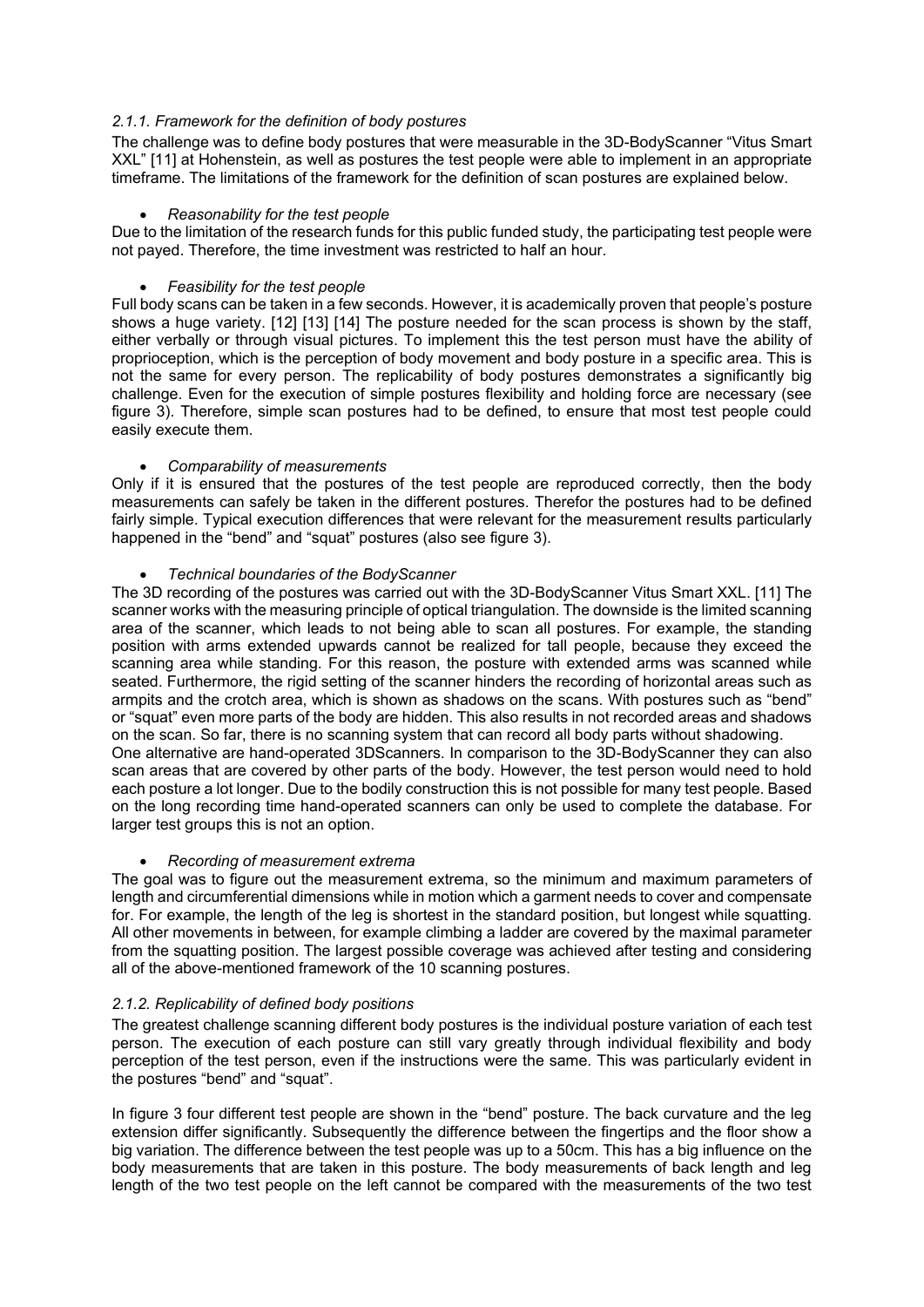people on the right. The reproducibility of measurement results is not given in this form. This is based on the different bodily conditions and the corresponding flexibility of each test person. The left two test people are very sportive and can bend over easily, whereas the right two test people are clearly not able to bend down even comparably.



*Fig. 3. The challenge of "reproducibility" using the example of the bend*

The body measurements can only be taken and compared if the scan postures are similar enough. To help the complexity of this problem, a solution was found for the "bend" position. Each test person had to execute the "bend" in two different ways. Variation 1: the test person bends over as much as bodily restrictions allow. Variation 2: the test person bends over until the fingertips reach the middle knee point. Through variation 1 the maximum ROM is recorded. Variation 2 shows the measurement in regards to individual height, leg length and/or knee height and can be evaluated accordingly.

Figure 4 shows the complexity of the problem to replicate the squat posture. Here the test people also execute the posture differently, although the instructions were the same. Most test people don't put their heel on the ground. Therefor the squatting position was also defined accordingly. Still a few people kept their heel on the ground, like the test person to the left of the image. Most people can either do one or the other foot position and are not able to change this position in a relaxed way. The other aspect is the same as with the bending position, the back curvature varies from very bent to almost straight.



Fig. 4. Challenge "reproducibility" using the example of the squat

The different individual implementations of body postures effect the measurement results significantly. Compared to the standard standing position, the back measurement elongates while bending or squatting. This is due to the vertebra moving so the skin lengthens and the measurement is automatically longer. In figure 4 the third test person from the left kept her thoracic spine very upright, leading to a shortened measurement in the back length instead of a longer one. In this example the back measurement is 2.7cm shorter than in a standing position. This negative example was only observed with a few test people, which are considered outliers and not regarded in the end results.

As the examples "bend" and "squat" position demonstrate, it would be wise to create specific groups for future testing. This would allow for a differentiated analysis and evaluation of the measurements. To implement this very large sample groups would be necessary.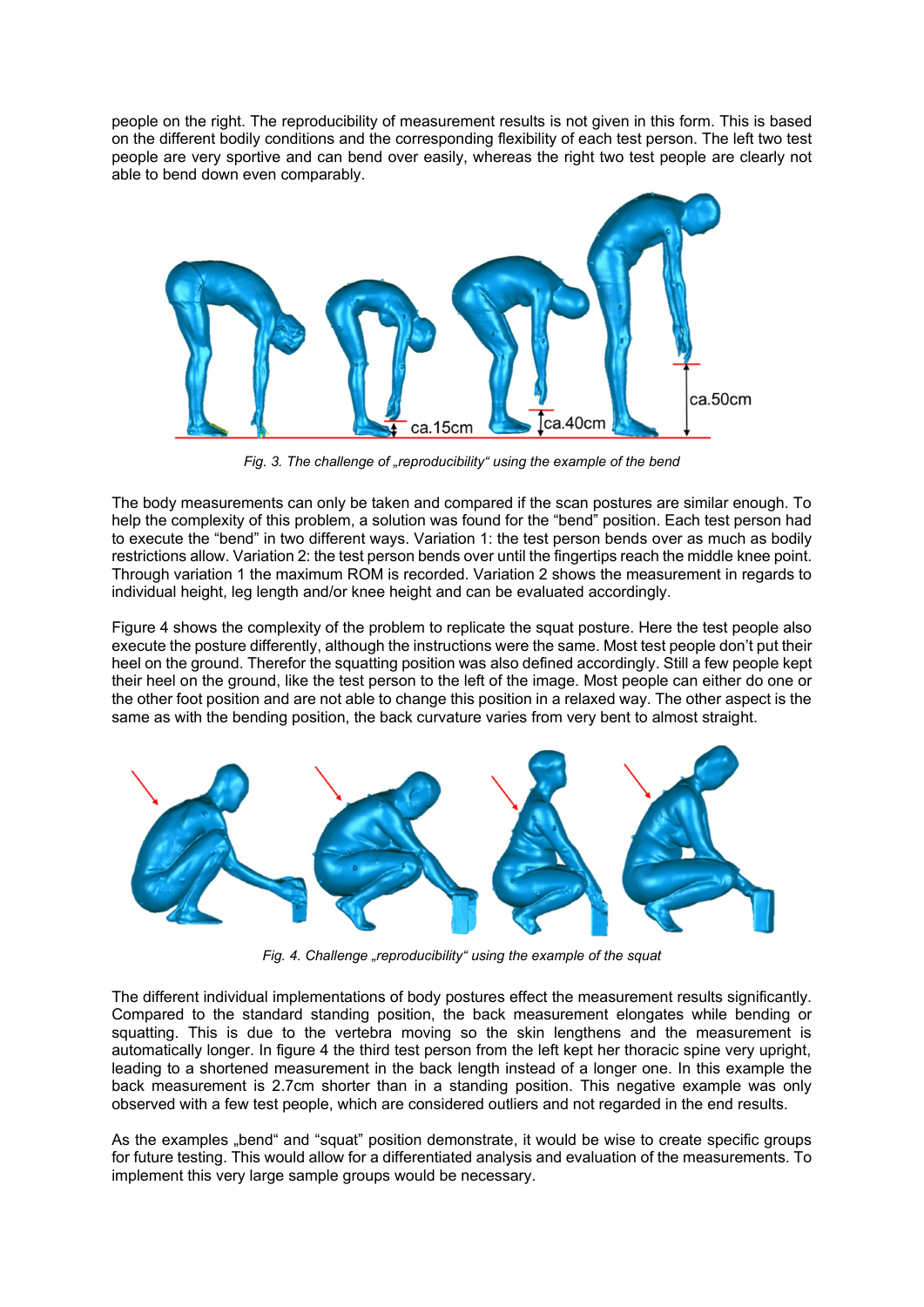## **2.2. Landmarking**

Anthropometric landmarks are required for documenting replicable body measurements. Most anthropometric landmarks are identified through feeling the bone structure underneath the skin, for example the spinous process along the spinal column. 3D-Scanners only capture the surface of structures and bodies. The bone structure can only be seen on slim people with small clothing sizes if at all. To be able to take the length and the circumferential dimensions in different body postures physical markers are placed on the body before scanning. In this way changes due to movement can be traced and compared.

Reflexive markers are used for Motion-Capturing to analyze motion. These would technically also be good to use in the 3D-Scanner. However, they are very expensive due to their reflective surface. A cheaper alternative is the use of commercial styrofoam balls. For this project different sizes were tested. Two things were required: for one that the smallest ball size as possible is used so that it does not influence the measurements negatively, for the other that the scanning system can see and record the data reliably.

Styrofoam balls with a diameter of two centimeters were the optimal choice. These were attached on the skin at specific pre-defined anthropometric landmarks such as the  $7<sup>th</sup>$  cervical vertebra with double sided tape. The markers were only used if it was necessary to determine certain measurements. In this study 16 markers were used per person and placed on the skin at specific anthropometric landmarks and other helpful points (such as the middle of arm fold at the back) while in the standard position (see figure 4).



*Fig. 5. Picture display of the anthropometric landmarks*

## **2.3. Study procedure**

Goal of the study was to scan men and women with different clothing sizes, figure types and age groups in the 10 defined scanning positions to research the change of body measurements in relation to movement.

This study "functional measurements" was done with the stationary 3D-Bodyscanner Vitus Smart XXL [11] at the research laboratories of Hohenstein in the Stuttgart area, Baden-Württemberg, Germany. The scanner is a reliable and exact system that was already tested in many previous studies.

The test people were randomly approached through many different advertising tactics in close proximity of Hohenstein. Because the project was publicly funded, test people could not be reimbursed, which resulted in only voluntary test people. The randomness of this nevertheless shows a good regional distribution over the whole of Germany. This is due to the mixture of population through changes of residence.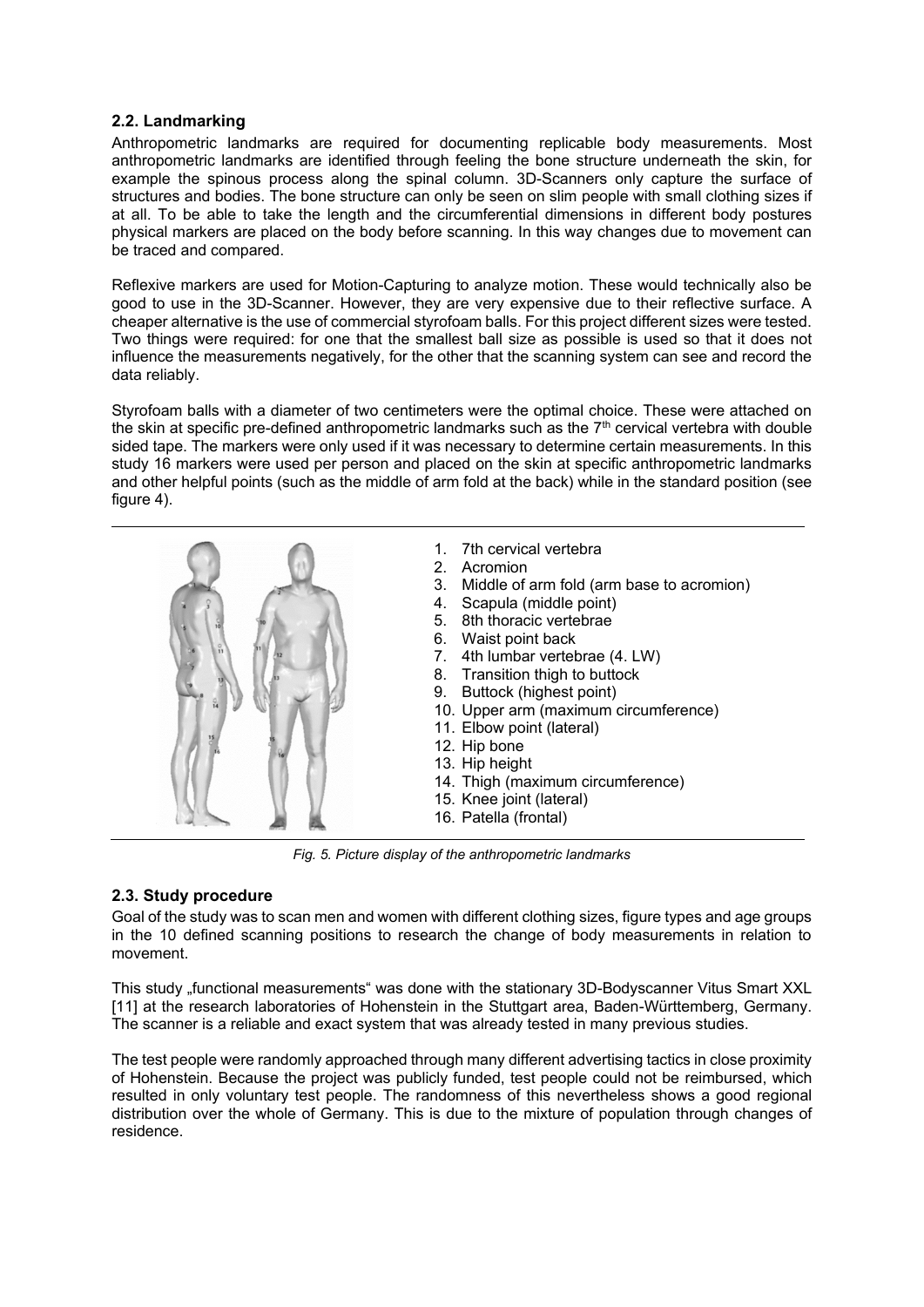## **2.4. Gathering, analyzing and evaluating functional measurements**

Based on the scanned body postures, body shape changes were analyzed and the measurement extrema identified. For this appropriate body measurements were determined which are fit relevant for product development and which influence the ergonomic wearing comfort. The basis for this is explained below.

#### *2.4.1. Fundamentals of measurement recording*

Altogether 22 body measurements were determined which are relevant for the clothing specific product development. These include, besides the primary measurements such as the breast circumference and other length, circumference and distance measurements. The common standard measurements are based on the SizeGERMANY measurements as well as the ISO 8559 [15, 16]. In addition, new measurements were investigated such as the distance between the " $7<sup>th</sup>$  cervical vertebra and the  $4<sup>th</sup>$ lumbar vertebra".

Taking each measurement in every single posture is not always wise or feasible, because certain shadows or overlays can occur depending on the position and body circumference. This can lead to certain measurements not being accurate. For example, the hip girth is not measurable while squatting. For this reason, each measurement had to be looked at individually to determine whether it was relevant to be taken or not for each position.

Several measurements had to be adapted to the new objective. For example, the armlength was not measured from acromion to wrist anymore, but from the middle of the back arm fold to the carpal bone wrist. This enables the determination of the maximal arm reach which directly correlates with the back width. A clothing product with high wearing comfort needs to cover this body extension.

#### *2.4.2. Statistical evaluation of functional measurements*

Extensive comparative measurements and 3D based analysis through the 3D-Software were taken for the documentation and analysis of functional measurements. The variable length and circumference measurements of the bodies and their extremities were measured and compared based on the 3D scans. The biggest possible spectrum and therefor the biggest share in the market was determined through statically analyzing the measurements from the scans and taking the average value. Additionally, the minimum and maximum value was taken into account.

The measurement difference between gender was extracted based on size to evaluate the differences between the gender groups. The statistical analysis was topped off with 3D based body shape comparisons to visualize the body's proportional changes at significant muscle groups.

The ergonomic oriented functional measurements were evaluated in relation to the traditional sizes for clothing products. A multidimensional evaluation was required according to size and figure type. For men the size ranges extra short, short, normal, long, extra long as well as the figure types extra slim, slim, normal, large, extra large in the size range 42 to 60 were evaluated. For women the size ranges were short, normal, long and the figure types slim, normal, wide hipped in the sizes 32 to 60. In the final evaluation only a difference was identified between the body height, not between to figure types.

#### *2.4.3. Reproducibility of body measurements on different scanning postures*

One important point is the comparability and reproducibility of body measurements. This is especially challenging in regards to functional measurements. The reproducibility of the measurements in different postures is only given if the measures are evaluated differentiated according to different posture characteristics of the test persons, as shown in figures 3 and 4. Furthermore measurements cannot be measured after the ISO regulation in certain postures. The circumference of bust, waist and hip are all measured horizontally along the body. This however cannot be adapted in all movement postures such as the bend. Hence, the circumference measurements were taken as vertically to the imagined body axis as possible. Different measurement methods were tested. The method of taking it vertically to the imagined body axis turned out to be the most certain, although measurement uncertainties need to be accepted.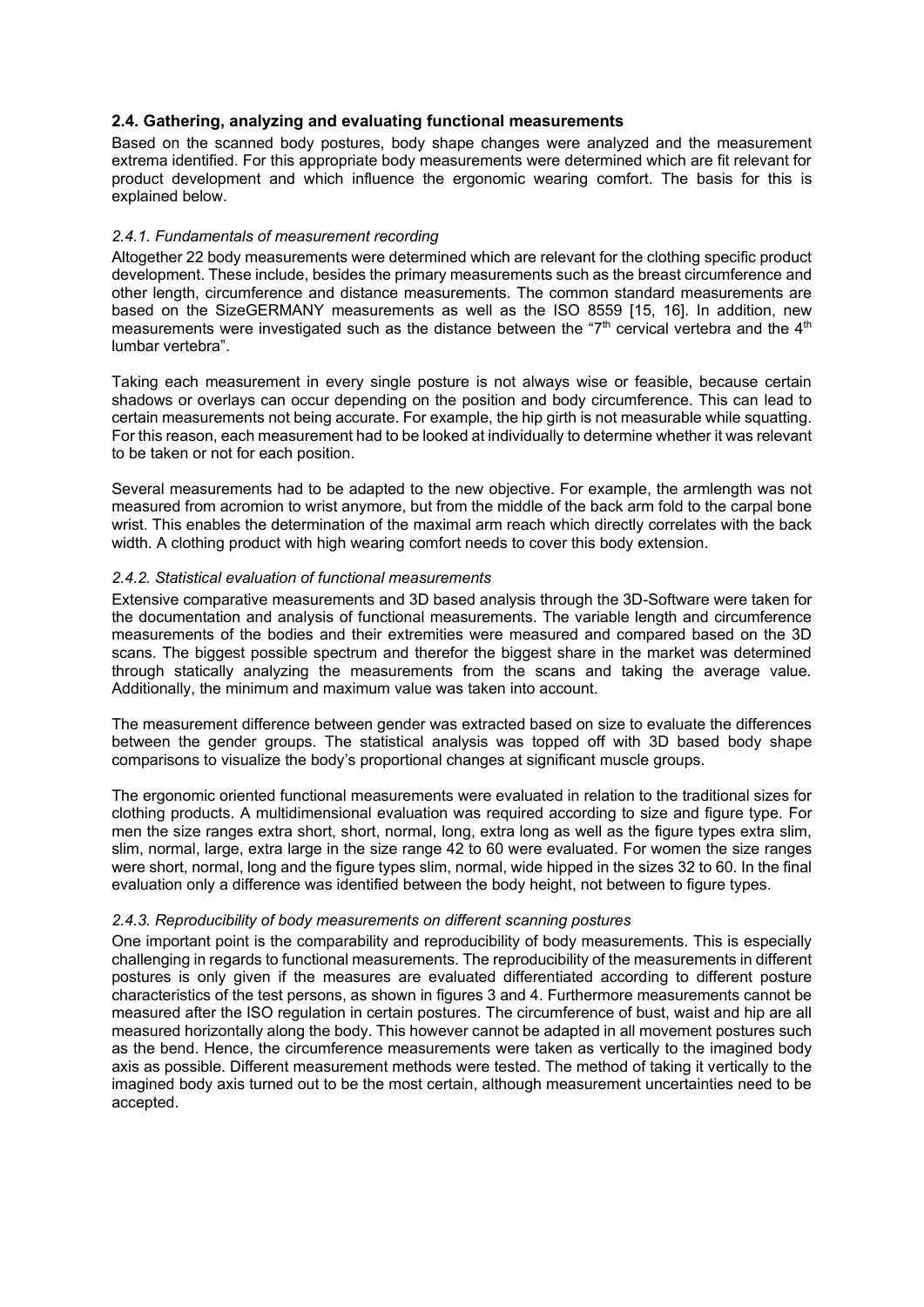

*Fig. 6. Challenge "Reproducibility of circumference measurements"*

## **3. Results**

## **3.1. Test people structure**

All together 93 test people (men and women) between the ages of 17 and 65 took part in this study. Even though the test people were picked randomly, there was a good coverage of size and age range. This random sampling covers the German men's size range 42 – 64 (chest circumference 84 – 128cm) and the German women's size range  $36 - 52$  (breast circumference  $84 - 122$ cm). The standard size range of height and figure types could be covered for the most part.

### **3.2. Measurement results**

22 body measurements were interactively measured and statistically evaluated on 93 3D-Bodyscans (men and women) in 10 different postures. All together this equals about 8000 individual measurements per person that were measured on the scans, which clearly demonstrates how high the effort is to research functional measurements. Even though 93 test people do not sound like that much compared to other size surveys, it is multiplied instantly through the different movements where more measurements need to be examined.

The body measurements that were derived from the scans were differentiated after clothing size, body height, figure type and gender for the different movements and then compared with each other. The appropriate differential measurements were calculated and statistically evaluated to then be mapped out in a new size chart "functional measurements" for men and women (see next chapter). A distinction is made between gender, size groups and height. The figure types do not show a significant difference.

The first step was to look at the complete range of each measurement for gender and posture. The clothing size stayed unconsidered for the moment. The measurement differences that are displayed are the comparison between the measurements of the standard "relaxed" position and the measurements of the other scan postures. In the diagram below (see figure 7) the maximum and minimum values, as well as the average for all postures are shown. The diagram also indicates extreme measures which are left unconsidered when creating the size charts.

Figure 7 shows the measurement results of the men's back width. The spectrum between the minimum and maximum back width in the different positions is significant. The positions "seated 2" as well as "right arm extended" show the smallest differences. Significantly big are the differences in the positions "reach 2", "bend" and "squat". Here all measurement differences are in the positive range. The maximum change is on average up to 16cm. The large bandwidth is caused by the different back postures of the test people. Those with a rounded back have a much wider back width than they have in an upright posture, whereas the difference is only small with an upright back. Gender specific differences cannot be identified reliably.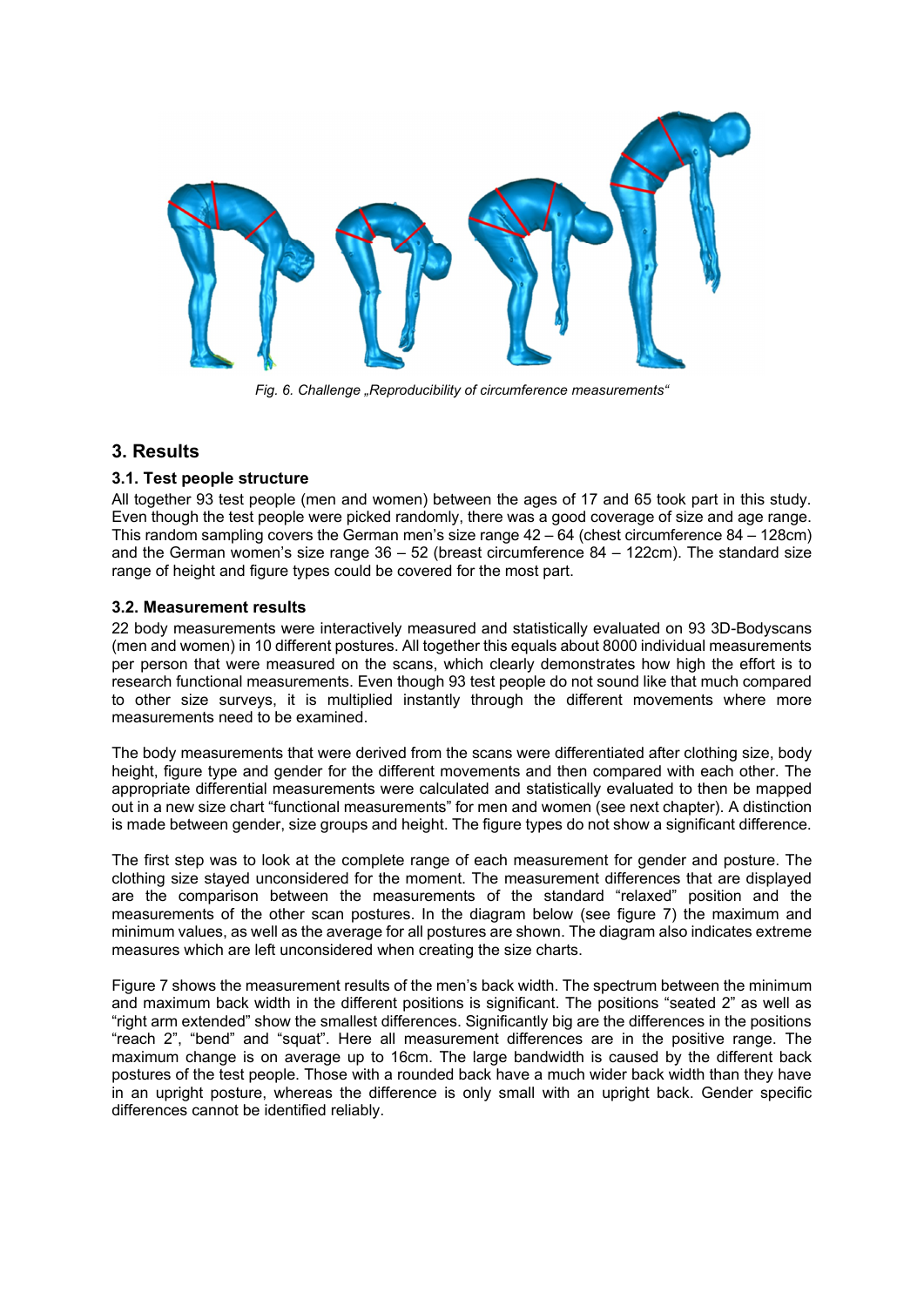

*Fig. 7. Measurement difference back width - men*

## **3.3. Size charts "functional measurements" for men and women**

The goal of this project was to research the way the body changes while in movement, to derive the functional measurements for individual postures and to allocate them to the established clothing sizes.

It became clear in the course of this project that it is not wise to indicate each separate measurement, but only the difference measurements that result compared to the standard "relaxed" posture. This approach has the benefit that for one the large spectrum of individual measurements slides into the background, if only the measurement changes are displayed. And for the other that the values can be applied easily to different size systems in different countries.

The functional measurements were analyzed differentiated according to clothing size, size range and figure type for different forms of movement for men and women. There was no significant difference between each clothing size. This may be due to there being no significant difference between the sizes, or due to the pool of 93 test people with a great dispersion of individual measurements not being enough. Therefore, the measurements for men and women were summarized into three different size groups.

| Size group men          | Size group women        |  |  |  |  |  |  |
|-------------------------|-------------------------|--|--|--|--|--|--|
| - German sizes 44 to 48 | - German sizes 36 to 40 |  |  |  |  |  |  |
| - German sizes 50 to 54 | - German sizes 42 to 46 |  |  |  |  |  |  |
| - German sizes 56 to 58 | - German sizes 48 to 52 |  |  |  |  |  |  |

For each of these size groups an average, a minimum and a maximum was determined. Extreme outliers were disregarded during the development of the size charts. For a simple application of the values the average was adapted, and the size groups were homogeneously increased. In addition, minimal differences were identified between the body height types short, normal and long. In regards to figure type no differences were found. This again might be due to the small random sampling data pool, but could also be due to there not being a significant effect of the figure type on the functional measurements. This needs to be verified in additional research projects with a larger pool of test people.

In the size charts (see figure 8) the average as well as maximum size is indicated for the different scan postures. The description of the scanning posture can be found in figure 9. The average demonstrates an important development parameter. Which measurement change does a clothing piece need to reproduce and compensate for? But also the maximum values are of great importance and the differences to the average values are sometimes considerable. For example, the back width of men while in the bend position has an average of about 8 cm in the middle size range, the maximum lies at about 14cm. This is a difference of 6cm that a clothing piece needs to cover in an extreme case. Therefor the maximum values are of high importance during product development.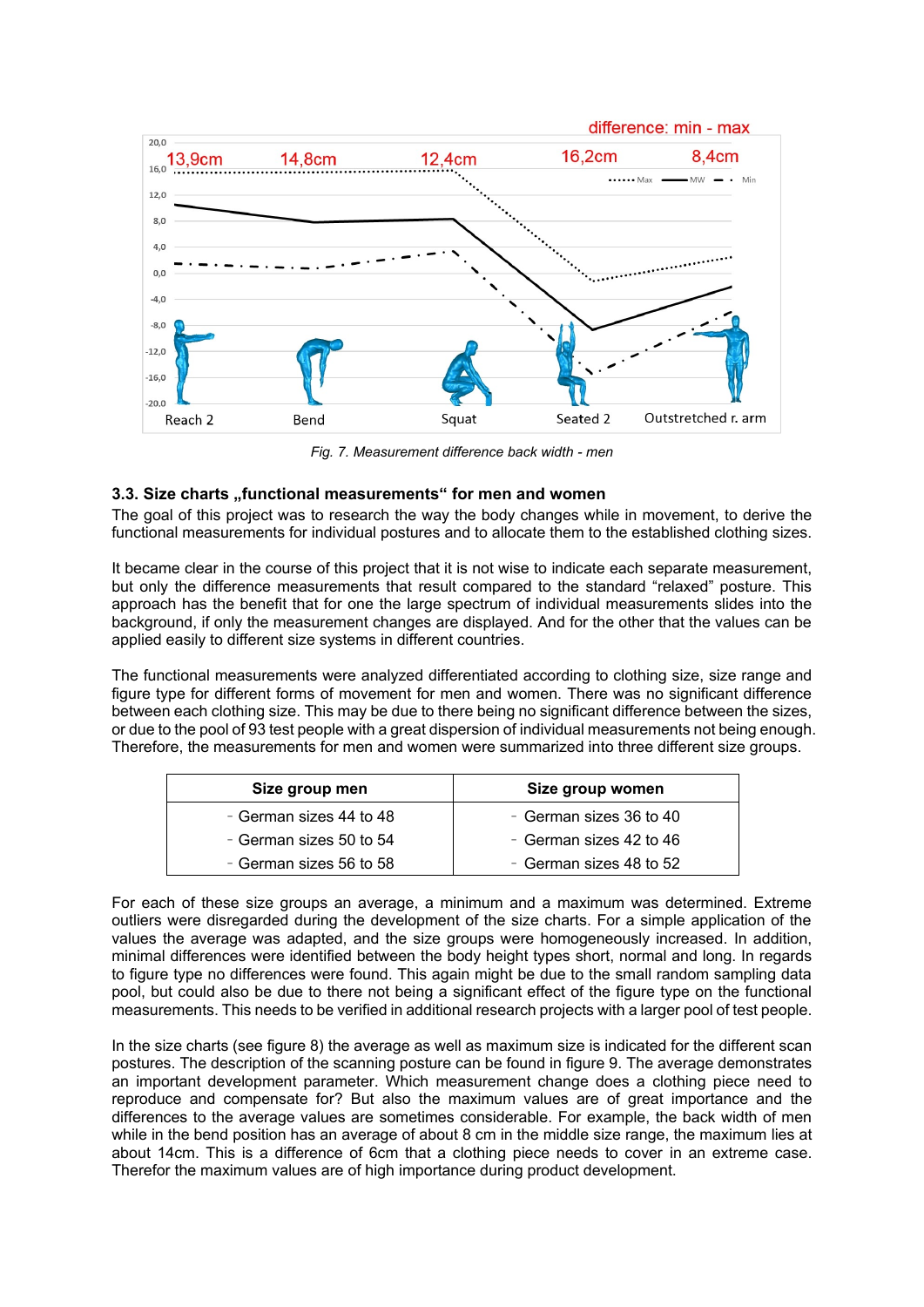|                   |              |      | men sizes 44-48 |   |      |      |              | men sizes 50-54 |        |   |      |      |              |      | men sizes 56-60 |   |      |      |        |  |
|-------------------|--------------|------|-----------------|---|------|------|--------------|-----------------|--------|---|------|------|--------------|------|-----------------|---|------|------|--------|--|
|                   | scan posture |      |                 |   |      |      | scan posture |                 |        |   |      |      | scan posture |      |                 |   |      |      |        |  |
|                   |              | д    |                 | 6 |      |      | 10           |                 |        | h |      | 8    | 10           |      |                 | b |      |      | 10     |  |
| <b>Back width</b> | <b>MW</b>    | 10,0 | $-2,0$          |   | 7,0  | 7,5  | $-7,0$       | 10,5            | $-2,0$ |   | 7,5  | 8,0  | -8,0         | 11.0 | $-2,0$          |   | 8,0  | 8,5  | $-9,0$ |  |
|                   | <b>MAX</b>   | 12.7 | 0,0             |   | 12,3 | 15,8 | $-3,8$       | 14,5            | $-0,5$ |   | 14,1 | 13,7 | $-3,5$       | 14.5 | $-0,2$          |   | 11,8 |      | $-1,2$ |  |
| Leg lenght        | <b>MW</b>    |      |                 |   |      | 9,0  | 7,0          |                 |        |   |      | 9,0  | 7,0          |      |                 |   |      | 9,0  | 7,0    |  |
|                   | <b>MAX</b>   |      |                 |   |      | 9,6  | 7,3          |                 |        |   |      | 10,5 | 8,0          |      |                 |   |      | 13,6 | 10,0   |  |

*Fig. 8. Extract from the size chart "functional measurements for men"*



*Fig. 9. Description of scanning postures*

# **4. Conclusion**

The functional measurements describe the average changes in body measurements during movement in regards to clothing size and represent a valuable addition of the standard size charts. The project research unfolded a lot more challenges though, like for example the reproducibility of the different postures, the replicability of the landmarks and measurements on the body, and the limitations of the 3D-BodyScanner as well as the clearly high processing effort in comparison to the standard size survey. These aspects should be laid out more clearly in future projects.

Recording statistic postures of the human body with 3D-BodyScanners also has its limitations. Dynamic movements can only be recreated. This means that for recreating a "dynamic" posture the test people have to use and tense some of their muscles which normally would not be needed. A requirement that only a few, if at all the test people were able to meet. In addition, it is assumed that the muscle expansion while holding the position is different to the dynamic movement. The technical development from 3D to 4D-Scanningsystems could intermediately be a solution for this problem, since realistic or close to realistic conditions exist for analyzing. Hereby completely new possibilities of research questions arise. This is a question that will be explored further in the public funded project "Restriction of Mobility" (IGF 20163 N, duration from 01.05.2018 to 31.10.2020) [17].

Another challenge arises when implementing this into optimal fit of clothing. The changes in body surface as well as the change in length in its extremities needs to be covered by the textile, for example in the buttock area. This area needs more length while in motion, so that the wearer of this product can bend, kneel or squat comfortably. All layers of the product need to be constructed flexibly enough so that movement can be balanced out through more length, a certain stretch percentage in the fabric, or special clothing elements. For this reason, material recommendations based on characteristic values are to be regarded as mandatory for the development of pattern. For this, the materials must be tested for their stretch ability and elasticity to see if they correlate with the functional measurements. The implementation of the functional measurements into optimal fit of clothing patterns and the correlation with the textile parameters will further be researched in the public funded project "Pattern Construction for Menswear" (IGF 19912 N, duration from: 01.01.2018 to 30.06.2020) [18].